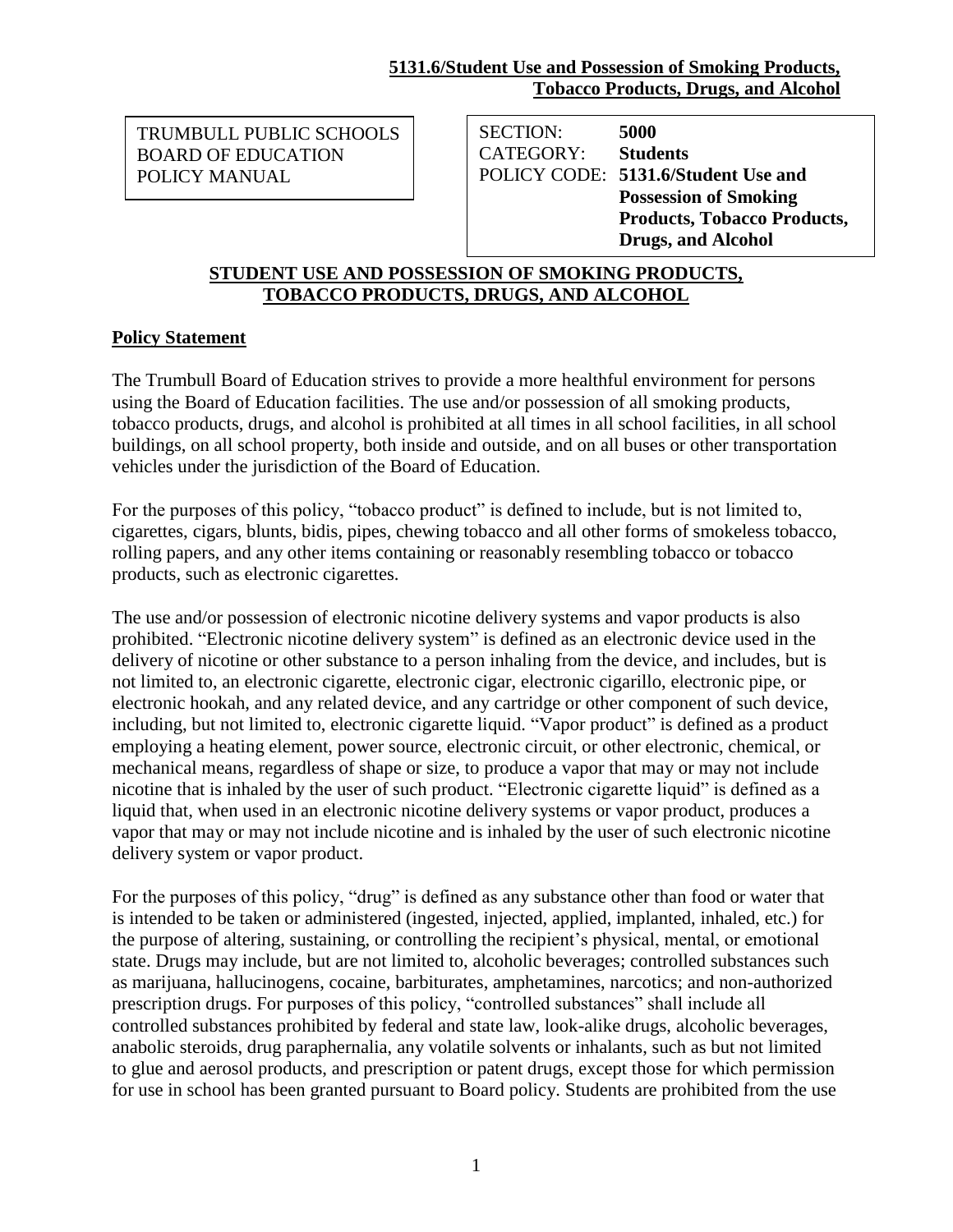## **5131.6/Student Use and Possession of Smoking Products, Tobacco Products, Drugs, and Alcohol**

and/or possession of any substance containing cannabidiol (CBD) or tetrahydrocannabinol (THC), regardless of whether it constitutes a controlled substance under federal law.

Notification of this policy will be given to parents/guardians and students annually through the student handbook.

> Adopted: 3/4/1992 Revised: 10/4/2000, 4/10/2006, 3/27/2012, 10/15/2013, 5/23/2017, 3/27/2018, 8/27/2019, 6/16/2020

# **References**

- Connecticut General Statutes § 19a-342
- Connecticut Public Act 15-206, "An Act Regulating Electronic Nicotine Delivery Systems and Vapor Products"
- Connecticut Public Act 19-13, "An Act Prohibiting the Sale of Cigarettes, Tobacco Products, Electronic Nicotine Delivery Systems, and Vapor Products to Persons under Age Twenty-One"
- Trumbull Board of Education Policy Code 5131: Student Standard of Conduct
- Trumbull Board of Education Policy Code 5131.1: Student Conduct on School Buses
- Trumbull Board of Education Policy Code 6164.11: Drug and Alcohol Use or Possession by Students